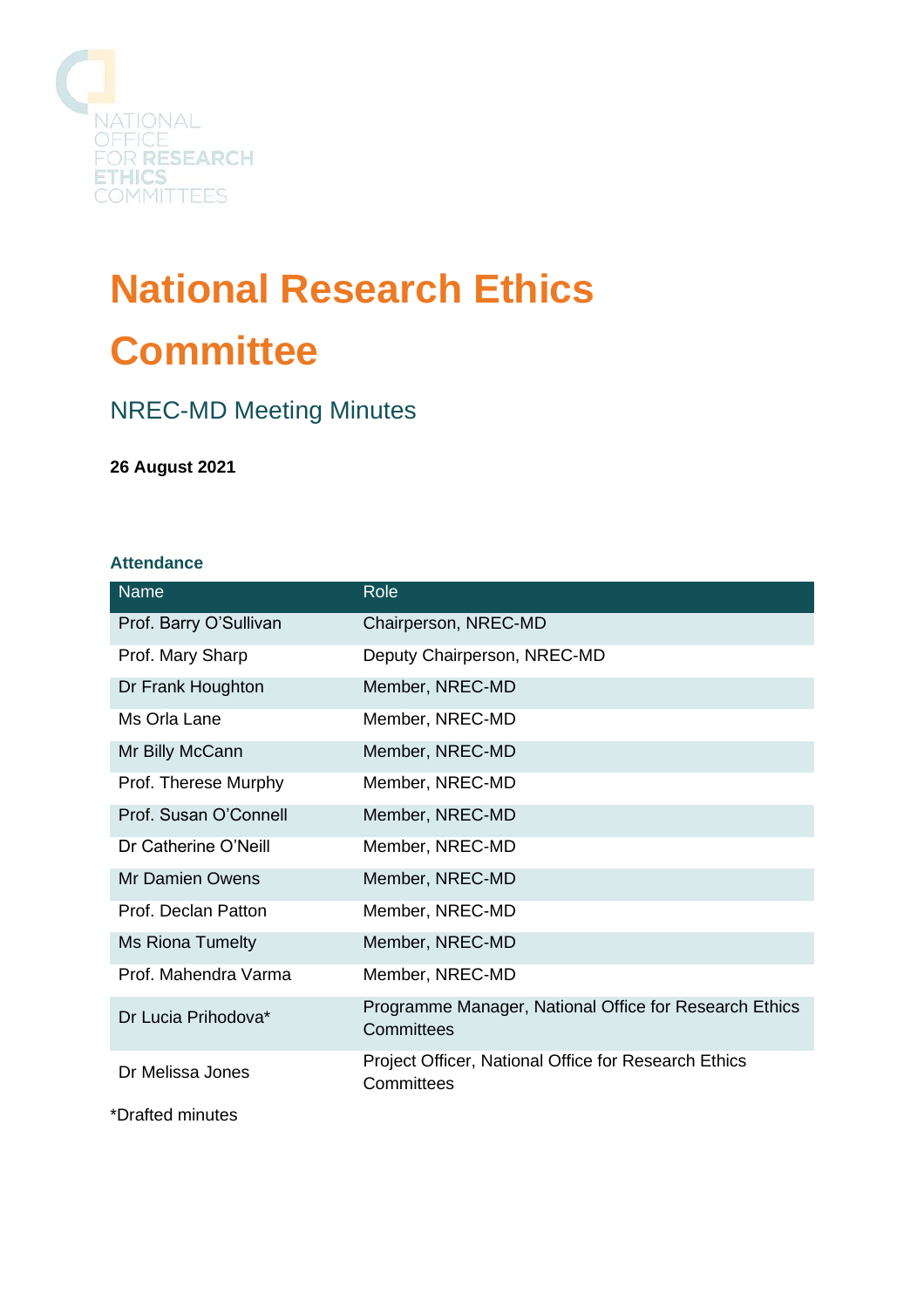**Apologies:** Dr Caitriona Cahir, Dr Owen Doody, Prof. Anne Parle-McDermott, Dr Paul O'Connor, Prof. Cathal O'Donnell, Mr Peter Woulfe

**Quorum for decisions:** Yes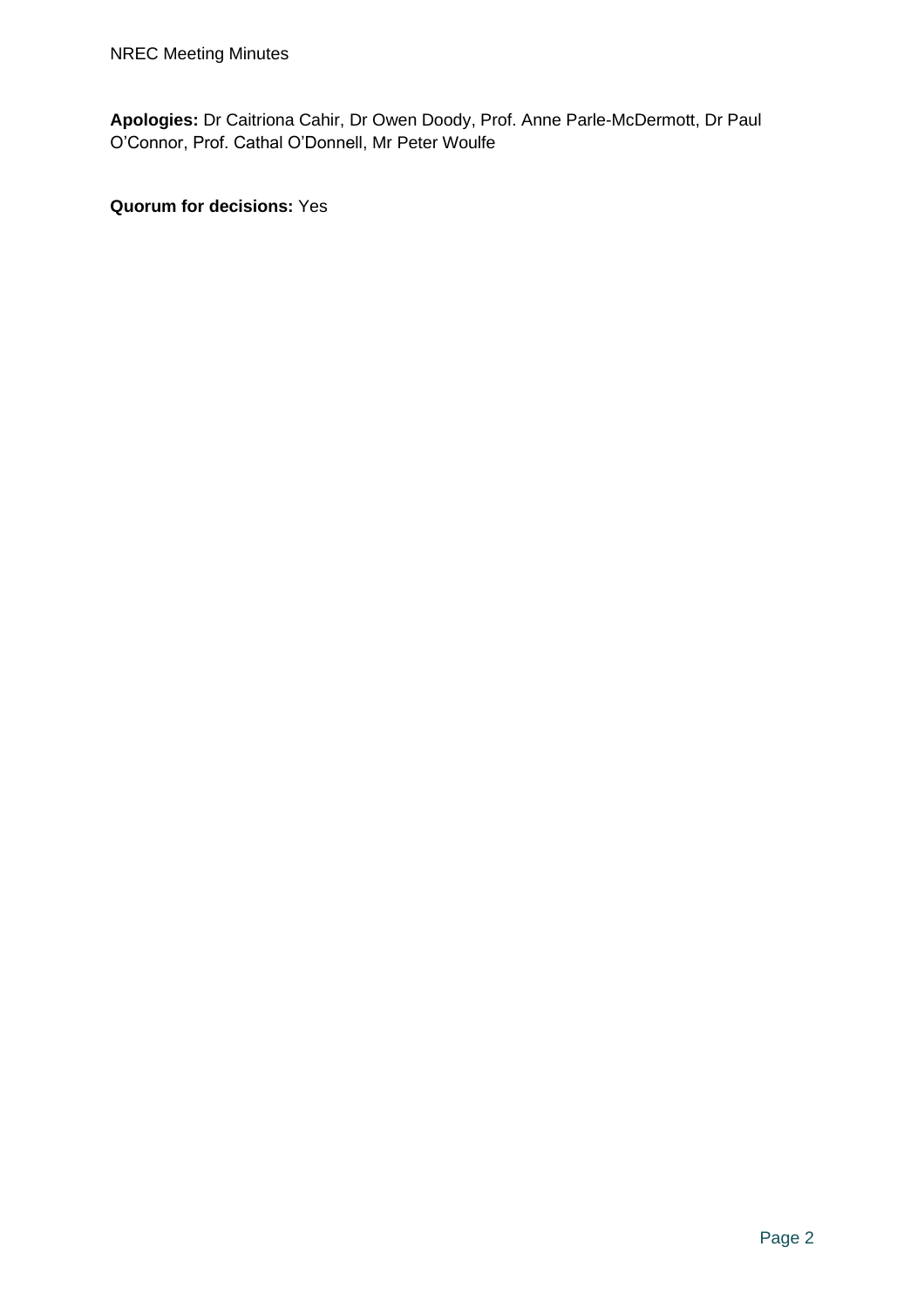# **Agenda**

- Welcome & apologies
- NREC Committee Business Report
- Minutes of previous meeting (29 July 2021) & matters arising
- Declarations of interest
- Application 21-NREC-MD-009
- Application 21-NREC-MD-010
- AOB
- The Chair welcomed the Committee and opened the meeting.
- NREC Committee Business Report: The Committee *noted* the report.
- Minutes of previous meeting (29 July 2021) & matters arising: The minutes were *approved*. The Programme Manager updated the Committee on REC reporting relationship for clinical investigations of medical devices approved prior to implementation of EU MDR.
- Declarations of interest: Dr Melissa Jones (21-NREC-MD-009). Dr Jones left the meeting for the review of 21-NREC-MD-009.

## **Applications**

### **21-NREC-MD-009**

- Principal Investigator: Professor David Keegan
- Study title: A prospective, multicenter post-marketing clinical investigation of the Tsert SITM System, model NG SI IMT 3X in patients with central vision impairment associated with end-stage age-related macular degeneration
- Lead institution: Mater Misericordiae University Hospital, Eccles Street, Dublin, D07 R2WY
- NREC-MD comments
	- The NREC-MD noted that this is an application for a study of CE-marked visual prosthetic implantable device and aims to utilise participant recruitment via social media only.
- NREC-MD decision
	- *Request for further information*
- Further information requested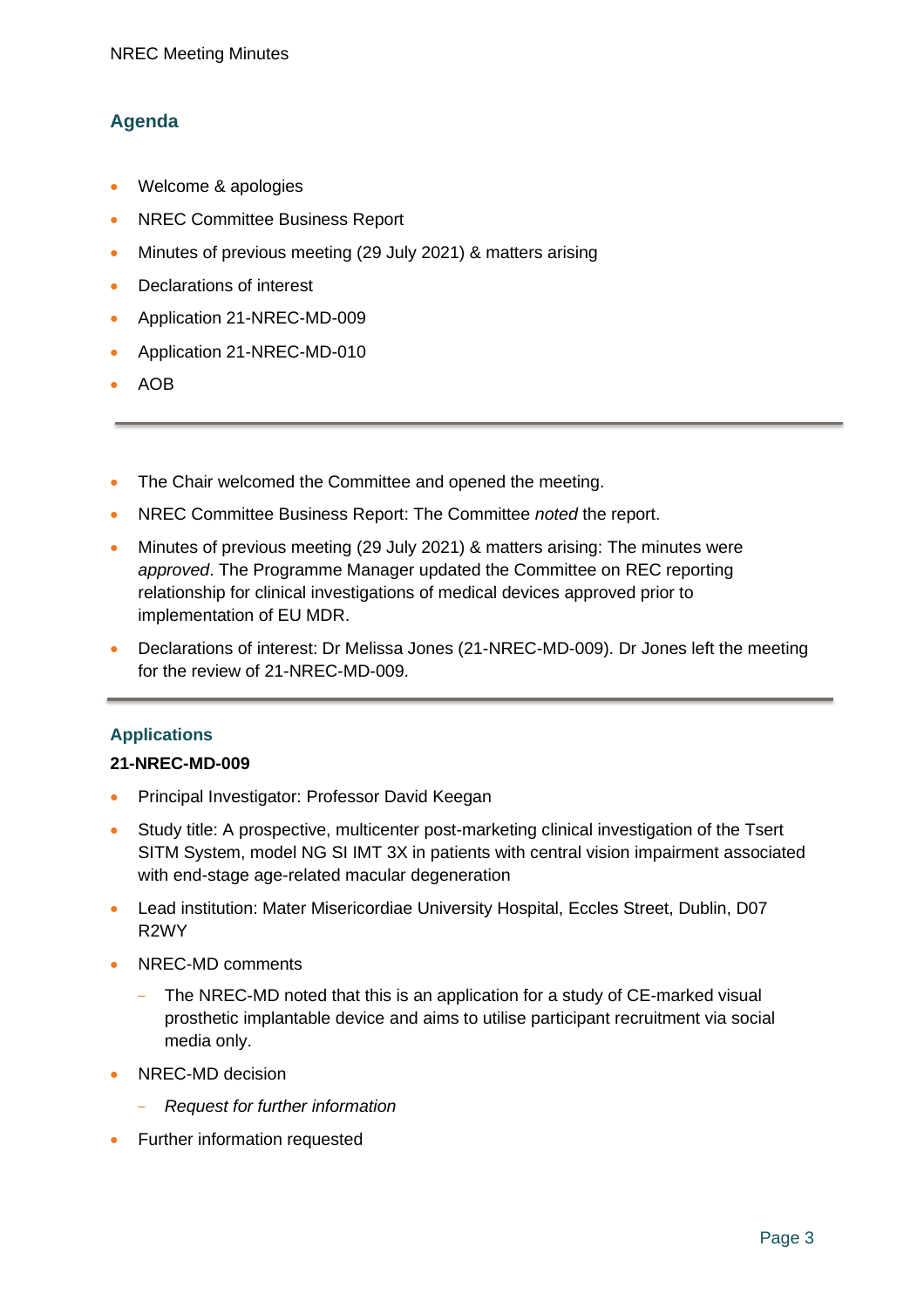- The NREC-MD requests more information on the potential benefits, risks and ethical aspects of the proposed recruitment strategy.
- The NREC-MD requests a clarification on the insurance policy for the study.
- The NREC-MD requests more information on the rationale, use and data processing of the proposed video recordings.
- The NREC-MD requests a rationale for the duration of the study.
- The NREC-MD requests clarity on the proposed length of data retention (5 vs 10 years).
- The NREC-MD requests more information on the study monitor and to what extend will they be able to access personal data.
- The NREC-MD requests a clarification on personal data collected as a part of the investigation and who will have access to participant's personal data.
- The NREC-MD requests more information on the process of seeking participant health records.
- The NREC-MD requests that the participation information leaflet and consent form need to be revised in line with the Data Protection Act 2018 (Section 36(2)) (Health Research) Regulations 2018).
- The NREC-MD requests that the PIL includes more detail on possible adverse events and on the alternative device to be implanted if participant is deemed ineligible during the surgery.
- The NREC-MD requests more information and that more consideration is given to the consent process, such as giving the participants minimum of 72 hours to consider their participation in the trial.
- -

### **21-NREC-MD-010**

- Principal Investigator: Dr Darren Mylotte
- Study title: LANDMARK Trial: A prospective, multinational, multicentre, open-label, randomized, noninferiority trial to compare safety and effectiveness of Meril's Myval Transcatheter Heart Valve (THV) series vs. Contemporary Valves (Edwards' Sapien THV series and Medtronic's Evolut THV series) in patients with severe symptomatic native aortic valve stenosis
- Lead institution: University Hospital Galway, Newcastle Rd, Galway, H91 YR71
- NREC-MD comments
	- The NREC-MD noted that the LANDMARK trial is a prospective, multinational, multicentre, open-label, and randomized controlled trial designed to prove the noninferiority of Myval transcatheter heart valve against contemporary transcatheter heart valves (Sapien THV Series and Evolut THV Series) over 10 years.
- NREC-MD decision